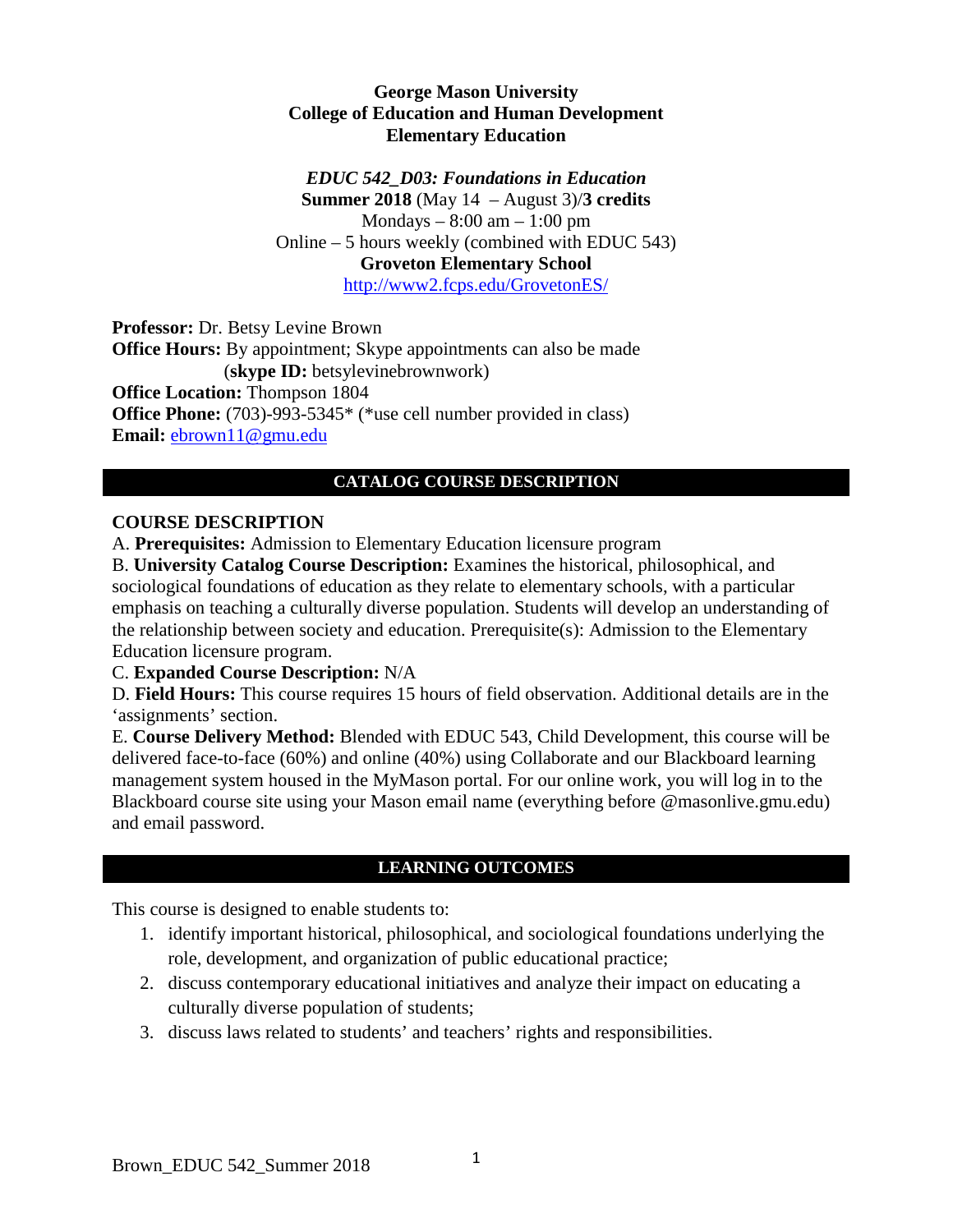#### **STANDARDS**

#### **PROFESSIONAL STANDARDS:**

#### **National Council for Accreditation of Teacher Education Program Standards for Elementary Teacher Preparation**

- 1. Candidates use their knowledge and understanding of individual and group motivation and behavior among students at the K-6 level to foster active engagement in learning, self motivation, and positive social interaction and to create supportive learning environment.
- 2. Candidates use their knowledge and understanding of effective verbal, nonverbal, and media communication techniques to foster active inquiry, collaboration, and supportive interaction in the elementary classroom.
- 3. Candidates understand practices and behaviors that identify and develop the competence of a professional career teacher.

#### **Association of Childhood Education International Standards**

- **3.2 Adaptation to diverse students:** Candidates understand how elementary students differ in their development and approaches to learning, and create instructional opportunities that are adapted to diverse students.
- **5.1 Professional growth, reflections, and evaluation**: Candidates are aware of and reflect on their practice in light of research on teaching, professional ethics, and resources available for professional learning; they continually evaluate the effects of their professional decisions and actions on students, families, and other professionals in the learning community and actively seek out opportunities to grow professionally.

#### **InTASC Standards**

**Standard 2:** The teacher uses understanding of individual differences and diverse cultures and communities to ensure inclusive learning environments that enable each learner to meet high standards.

**Standard 9:** The teacher engages in ongoing professional learning and uses evidence to continually evaluate his/her practice, particularly the effects of his/her choices and actions on others (learners, families, other professionals, and the community), and adapts practice to meet the needs of each learner.

#### **8 VAC 20-25-30. Technology standards**

- A. Instructional personnel shall be able to demonstrate effective use of a computer system and utilize computer software.
- B. Instructional personnel shall be able to apply knowledge of terms associated with educational computing and technology.
- C. Instructional personnel shall be able to apply computer productivity tools for professional use.
- D. Instructional personnel shall be able to use electronic technologies to access and exchange information.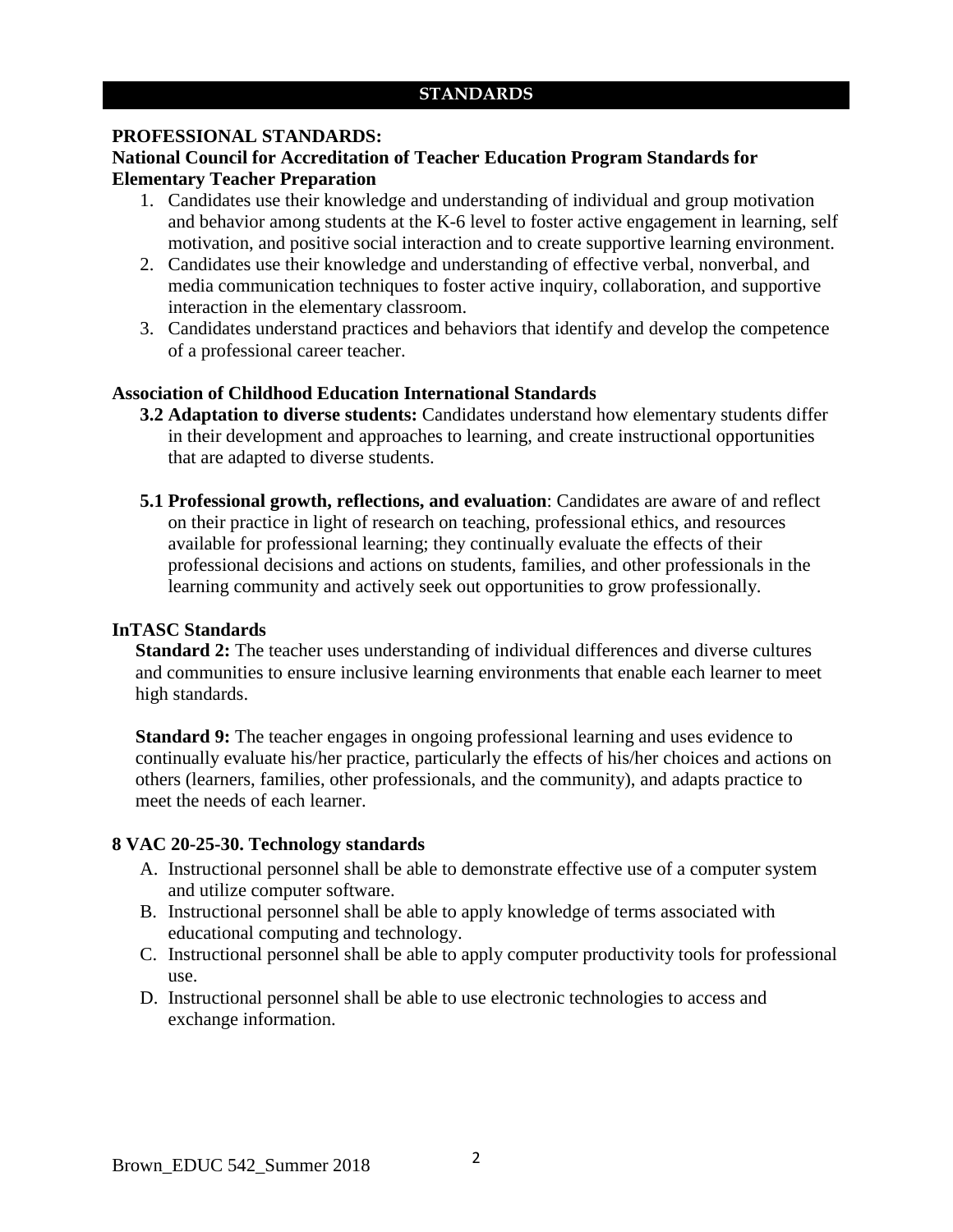#### **NATURE OF COURSE DELIVERY**

This course is structured to use multiple instructional formats. We will engage in face-to-face class sessions as well as several online discussions and activities. Face-to-face and online class sessions will include small/large group discussions and tasks, lecture, and student led activities. **This courses requires 15 hours of field experience.** 

This course uses Blackboard (also Bb) provided through the University. To access our Blackboard site, please use Mozilla Firefox (a free downloadable browser that is most compatible with the Blackboard software). Then go to mymasonportal.gmu.edu and log on using your GMU ID and password. For help logging onto Blackboard, contact Teaching and Learning with Technology [see [http://itusupport.gmu.edu](http://itusupport.gmu.edu/) or call 703-993-8870]. **The instructor cannot assist you with log-on problems.**

#### *Technical Requirements*

*To participate in this course, students will need to satisfy the following technical requirements.* 

- High-speed Internet access with a standard up-to-date browser, either Internet Explorer or Mozilla Firefox is required (note: Opera and Safari are not compatible with Blackboard).
- Students must maintain consistent and reliable access to their GMU email and Blackboard as these are the official methods of communication for this course.
- Students may be asked to create logins and passwords on supplemental websites and/or to download trial software to their computer or tablet as part of the course requirements.
- The following software plug-ins for PCs and Macs, respectively, are available for free download:
	- o Adobe Acrobat Reader: <https://get.adobe.com/reader/>
	- o Windows Media Player: [https://windows.microsoft.com/en](https://windows.microsoft.com/en-us/windows/downloads/windows-media-player/)[us/windows/downloads/windows-media-player/](https://windows.microsoft.com/en-us/windows/downloads/windows-media-player/)
	- o Apple Quick Time Player: [www.apple.com/quicktime/download/](http://www.apple.com/quicktime/download/)

### **COURSE TEXT**

#### **REQUIRED TEXTS:**

- Canestrari, A. & Marlowe, B. (2013). *Educational Foundations: An Anthology of Critical Readings (3rd edition).* Sage.
- Lewis, A.E. & Diamond, J.B. (2015). *Despite the best intentions: How racial inequality thrives in good schools*. New York: Oxford UP.

Virginia's Standards of Learning for K-6 [\(http://www.pen.k12.va.us\)](http://www.pen.k12.va.us/)

#### **Additional selected readings will be posted on Bb. [Please note: You are expected to take responsibility for obtaining copies of all required reading in time to prepare for class each week.]**

You can purchase the book(s) at the bookstore or online (i.e., Amazon).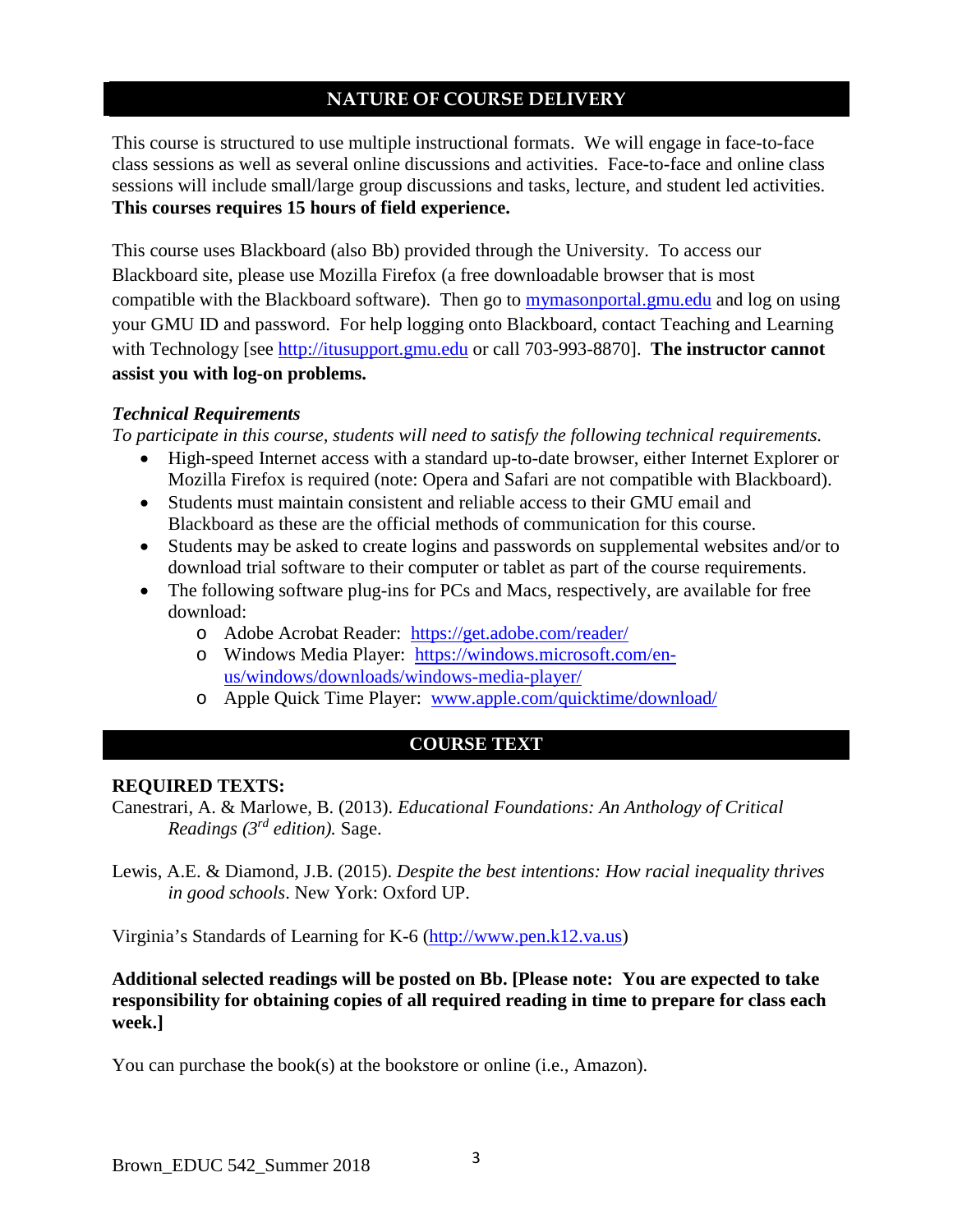#### **COURSE ASSIGNMENTS & EVALUATIONS**

#### **1. Assignment Descriptions**

*Weekly*

#### *a.* **Attendance and Participation** *(5 points per week/25 points total)*

This course operates with the assumption that knowledge is socially constructed and the most meaningful learning opportunities are those where you have the opportunity to offer and explore diverse perspectives with peers. To do this **it is expected that you attend all scheduled classes and asynchronous/synchronous online meetings** outlined within the syllabus. This is especially important given the short timeframe of these courses. Absence from class to observe a religious holiday, to serve jury duty, or to participate in required military service, and medical emergencies are exceptions to the above policy. If you anticipate being absent for any of these reasons, please make arrangements at least 48 hours in advance. In addition, **you are expected to be on time to class** each week unless advance notice has been provided to the instructor.

Students are expected to contribute to both class and online discussion and activities as well as genuinely listen to peers as they do the same. The instructor will also call on students in order to maximize classroom opportunities to hear from ALL of the students enrolled in the course. Remember, participation is more than just talking. Participation should raise the level of academic discourse, which may include asking questions and encouraging exploration, consideration, and learning. To be active participants in class, you must complete all pre-assigned readings and tasks before the class session for which they are assigned. Additionally, cell phones are for emergency use only and it is expected that you will not use cell phones in class for purposes such as texting, social media, or phone calls.

#### *b. Literature Circle (5 points per week /25 points total)*

There is a good deal of reading in this course, and it is your responsibility to read the assigned book and article selections every week. Just completing the readings is not enough to maximize your learning opportunities. Therefore, we will use literature circles to frame our weekly discussions of the readings. Each week, you will assume one of the literature circle roles (on BB) and record your responses accordingly in your literature circle discussion board. You will use the prompt provided to guide your discussion of the readings.

#### *Over the Summer Session*

#### *c. Educational History (15 points)*

We know from the research literature that your prior school experiences as a student (aka-your apprenticeship of observation (Lortie, 1974)) wield incredible influence on your views of teaching and learning. Therefore, it is essential that we explore your K-12 school experiences so that you are aware of the pre-existing perceptions that you bring to teacher preparation. Your Educational History should be 2-3 pages in length and should be an introspective summary/reflection on your memories of teaching/learning in: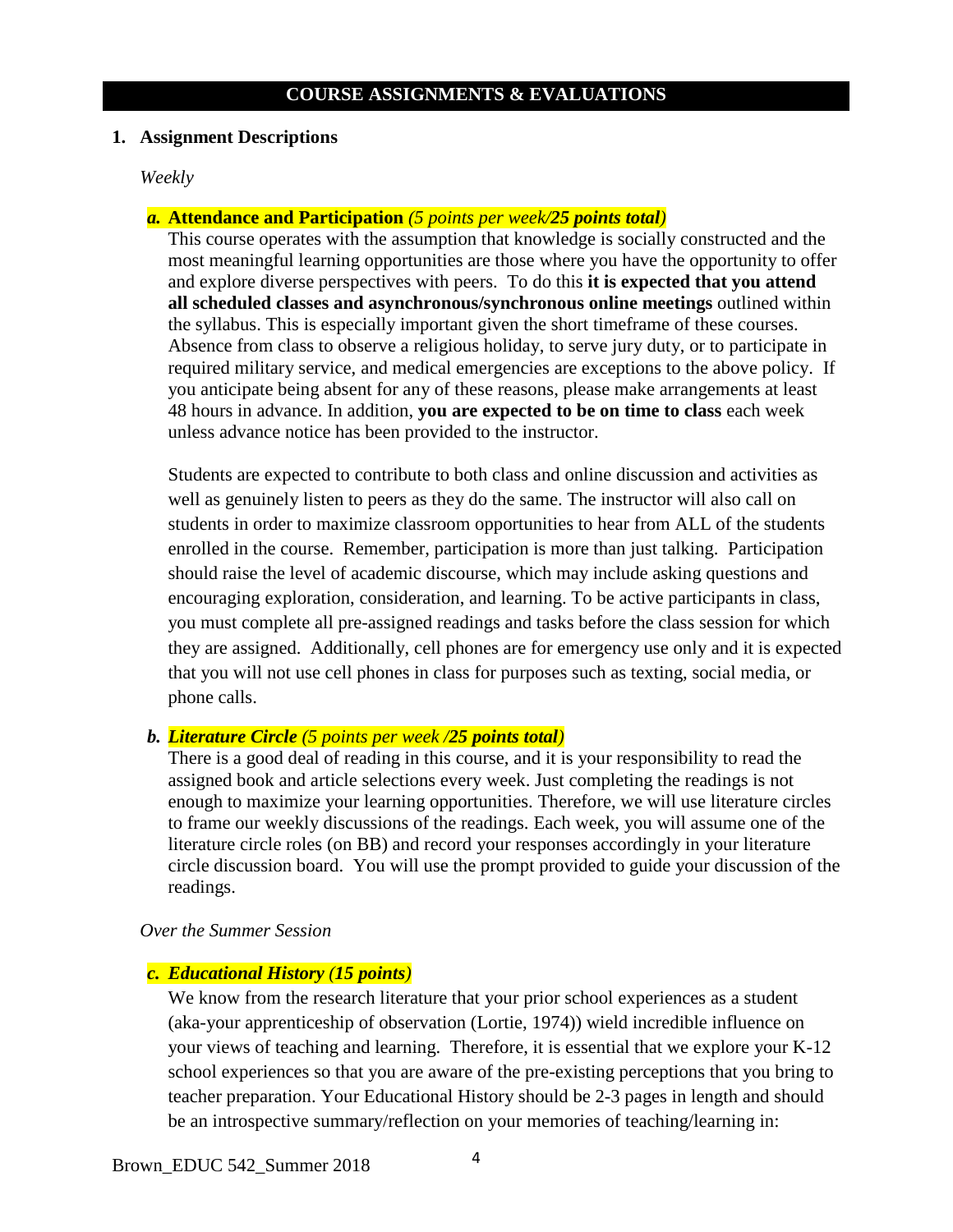- Elementary school
- Middle school
- High School
- College

Questions to guide your introspection and reflection can include:

- When was a time that you felt noticed as individual or as a learner by an educator (e.g. teacher, coach, advisor, staff member, principal, professor, etc.)? Why? What did that person see that others did not?
- What strengths and strategies have you employed to be successful in your educational experiences? When was a time these strategies were not successful?
- What challenges have you encountered in your educational experiences? Why do you think you encountered them? What was the outcome?
- When was a time that you felt unseen/misunderstood/overlooked as an individual or as a learner by an educator (e.g. teacher, coach, advisor, staff member, principal, professor, etc.)? Why?

### *d. Teacher Beliefs: Developing a Vision Statement (10 points)*

You will identify, develop, and refine your beliefs about what teaching and learning entails. These beliefs will likely shift, grow, and deepen as you gain more experience in the classroom and develop your knowledge of theory and practice. As you begin this program, teacher candidates often aspire to something that we are not yet able to do or that we don't do consistently. This assignment serves as an initial tool to uncover what we think is best for teaching and learning and whether this is reflected in our actual teaching practice to support the acquisition of new knowledge and reflective examination of your own teaching practice.

Throughout the course, we will reflect on the prompts below and consider how they relate to one another. We will also take time to consider areas that intersect and sources of tension in your beliefs and preferred practices. You will create a 'working document' that reflects how your thoughts are changing/evolving and we will revisit this to refine/expand your thoughts.

Your 'working document' should include your final beliefs statement which will address each of the following prompts:

- I believe that learning...
- I believe that teaching...
- I believe the purpose of schooling is...
- I believe my classroom is...
- I believe my students learn best when **they**…
- I believe my students learn best when **I**…
- I believe community/family is/are...
- I believe collaboration is...
- My professional goals as a teacher are...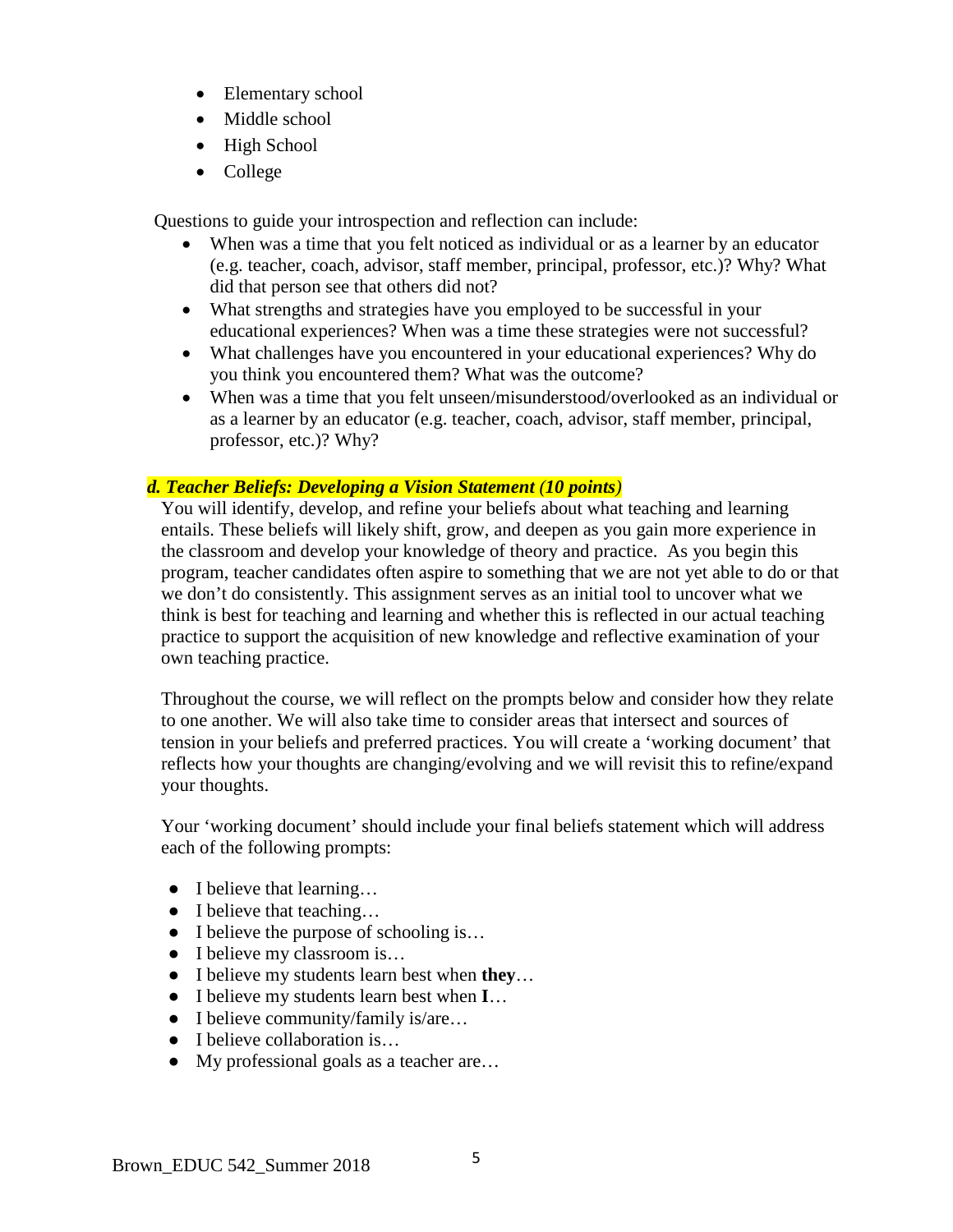This document serves as an evolving draft of your beliefs. Your ideas are expected to be "in progress" so questions and wonderings are acceptable for this draft, due on **June 11 by 11:59pm.** You will receive **5 points** for turning in this draft on time.

The final **Vision Statement** should draw upon your draft and other sources of reflective learning and **be only 1-3 sentences**. This should be succinct and get at the core of what you believe about teaching and learning. For example, here is my vision statement:

*My vision as a teacher educator is to develop future teachers who embrace and thoughtfully attend to learner differences by carefully building relationships as well as creating a learning community that best allows instruction to occur for all students.* 

### *f. Special Education (SPED) and English Language Learner (ELL) Portfolios ---- PBA (25 points)*

The purpose of this assignment is to integrate your course readings and field experience observations. This will be accomplished through the completion of a series of activities that include readings/reflections, as well as observations. Four Parts will be uploaded into Blackboard to create a portfolio.

### • **Portfolio Part #1**

MODULE: *The Pre-Referral Process: Procedures for Supporting Students with Academic and Behavioral Concerns*

- o <https://iris.peabody.vanderbilt.edu/module/preref/>
- o Copy and paste the questions from the assessment into a word document. Write answers and post to Bb.

## • **Portfolio Part #2**

COMPLETE THE FOLLOWING READINGS:

- o Attention-Deficit/Hyperactivity Disorder: [https://www.nami.org/getattachment/Learn-More/Mental-Health-Fact-Sheet-](https://www.nami.org/getattachment/Learn-More/Mental-Health-Fact-Sheet-Library/ADHD-Fact-Sheet.pdf)[Library/ADHD-Fact-Sheet.pdf](https://www.nami.org/getattachment/Learn-More/Mental-Health-Fact-Sheet-Library/ADHD-Fact-Sheet.pdf)
- o IDEA 2004 Close Up: Evaluation and Eligibility for Specific Learning Disabilities (SLD): [https://www.greatschools.org/gk/articles/evaluation-and](https://www.greatschools.org/gk/articles/evaluation-and-eligibility-for-specific-learning-disabilities/)[eligibility-for-specific-learning-disabilities/](https://www.greatschools.org/gk/articles/evaluation-and-eligibility-for-specific-learning-disabilities/)
- o Learning Disabilities: [http://www.parentcenterhub.org/wp](http://www.parentcenterhub.org/wp-content/uploads/repo_items/fs7.pdf)[content/uploads/repo\\_items/fs7.pdf](http://www.parentcenterhub.org/wp-content/uploads/repo_items/fs7.pdf)
- o Speech & Language Impairments: [http://www.parentcenterhub.org/wp](http://www.parentcenterhub.org/wp-content/uploads/repo_items/fs11.pdf)[content/uploads/repo\\_items/fs11.pdf](http://www.parentcenterhub.org/wp-content/uploads/repo_items/fs11.pdf)

## NEXT CHOOSE ANY TWO OF THE FOLLOWING ACTIVITIES:

- Interview a special education teacher about the identification process (i.e., pre-referral, referral, evaluation, and eligibility) for students at-risk for learning disabilities
- Interview a general education teacher about his/her role in the identification process for students at-risk for learning disabilities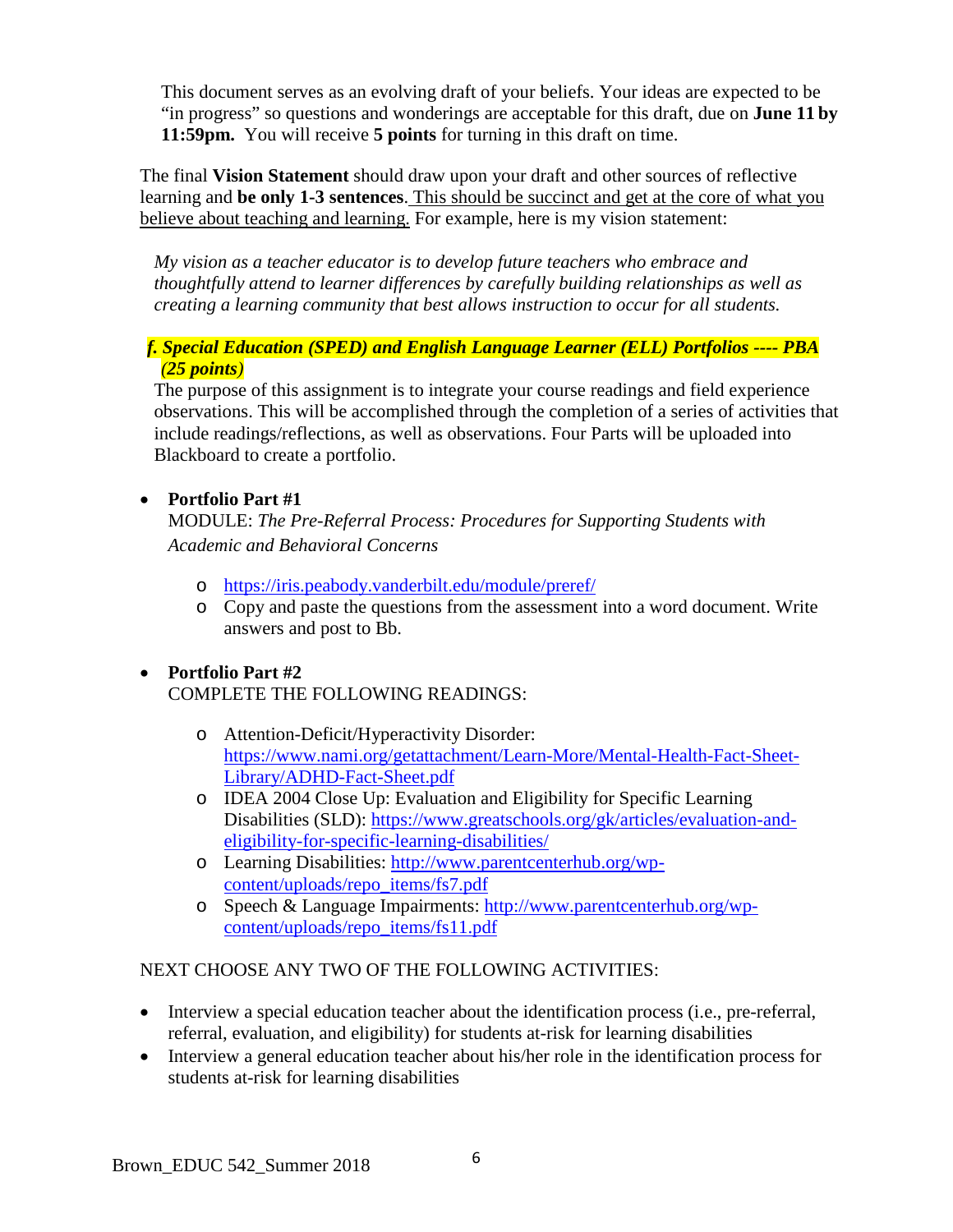- Interview a special education teacher OR a speech-language pathologist about specific language-based conditions (dyslexia, dysgraphia, dyscalculia, auditory processing disorders)
- Interview a special education teacher about the identification process for students with attention deficit hyperactivity disorder (ADHD)
- Observe in a classroom that includes students with learning disabilities and/or ADHD
- Interview a general education teacher and a special education teacher together about how they support students with or at-risk for learning disabilities and/or ADHD

**REFLECTION:** Complete a 2-3 page reflection on your chosen activities. Suggested prompts are "I learned..." and/or "Prior to... I believed". Incorporate readings above to explain your thinking. Post to Bb/TK20.

### • **Portfolio Part #3**

MODULE: *Teaching English Language Learners: Effective Instructional Practices*

- o <https://iris.peabody.vanderbilt.edu/module/ell/>
- o Copy and paste the questions from the assessment into a word document. Write answers and post to Bb.
- **Portfolio Part #4** COMPLETE THE FOLLOWING READINGS:
- Best Practice for ELLs: Peer-Assisted Learning: <http://www.readingrockets.org/article/best-practice-ells-peer-assisted-learning>
- A Multidimensional Approach to Vocabulary Instruction: Supporting English Language Learners in Inclusive Classrooms [http://www.readingrockets.org/article/multidimensional-approach-vocabulary](http://www.readingrockets.org/article/multidimensional-approach-vocabulary-instruction-supporting-english-language-learners)[instruction-supporting-english-language-learners](http://www.readingrockets.org/article/multidimensional-approach-vocabulary-instruction-supporting-english-language-learners)
- Culturally Responsive Literacy Instruction [http://www.niusileadscape.org/docs/FINAL\\_PRODUCTS/NCCRESt/practitioner\\_briefs/](http://www.niusileadscape.org/docs/FINAL_PRODUCTS/NCCRESt/practitioner_briefs/%95%20TEMPLATE/DRAFTS/AUTHOR%20revisions/annablis%20pracbrief%20templates/Literacy_Brief_highres.pdf) [%95%20TEMPLATE/DRAFTS/AUTHOR%20revisions/annablis%20pracbrief%20temp](http://www.niusileadscape.org/docs/FINAL_PRODUCTS/NCCRESt/practitioner_briefs/%95%20TEMPLATE/DRAFTS/AUTHOR%20revisions/annablis%20pracbrief%20templates/Literacy_Brief_highres.pdf) [lates/Literacy\\_Brief\\_highres.pdf](http://www.niusileadscape.org/docs/FINAL_PRODUCTS/NCCRESt/practitioner_briefs/%95%20TEMPLATE/DRAFTS/AUTHOR%20revisions/annablis%20pracbrief%20templates/Literacy_Brief_highres.pdf)
- Standards-based Writing for ELLs [http://www.colorincolorado.org/article/standards](http://www.colorincolorado.org/article/standards-based-writing-ells)[based-writing-ells](http://www.colorincolorado.org/article/standards-based-writing-ells)

### NEXT CHOOSE ONE OF THE FOLLOWING ACTIVITIES:

- Interview an ELL teacher about teaching ELLs
- Interview a general education teacher about teaching ELLs
- Observation of ELL teacher in general education classroom
- Observation of ELL teacher in a pull out model

**REFLECTION:** Complete a 2-3 page reflection on your chosen activities. Suggested prompts are "I learned..." and/or "Prior to... I believed". Incorporate readings above to explain your thinking. Post to Bb/TK20.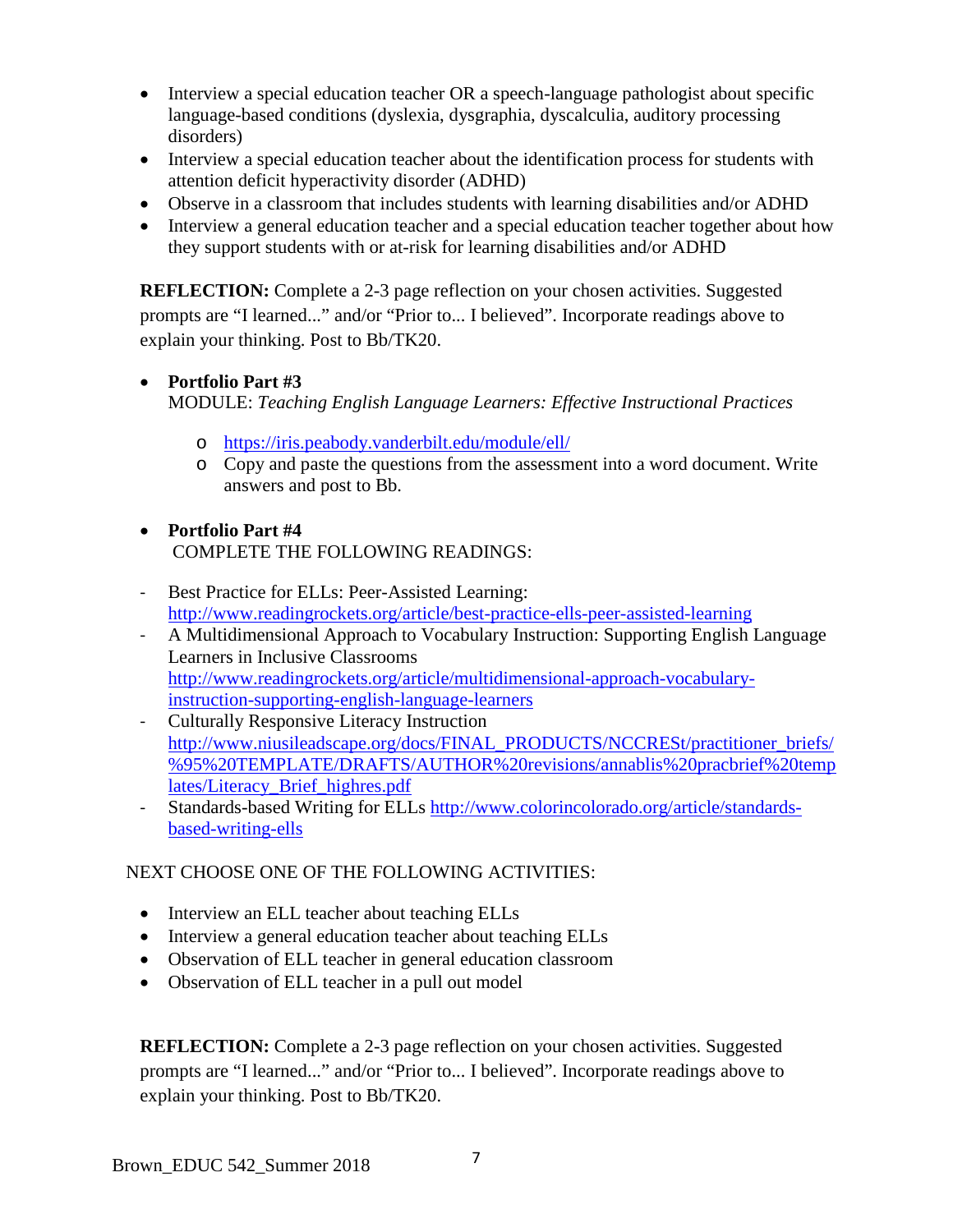| Course<br><b>Outcomes</b> | <b>Assignments</b>                                                 |               | <b>Total Points</b> | <b>Due Date</b>               |
|---------------------------|--------------------------------------------------------------------|---------------|---------------------|-------------------------------|
| 1, 2, 3, 4,<br>5, 6, 7, 8 | Attendance and<br>Participation                                    | 5 points/week | 25 points           | Weekly                        |
| 1, 2, 3, 4,<br>5, 6, 7, 8 | <b>Literature Circles</b>                                          | 5 points/week | 25 points           | Weekly                        |
|                           | <b>Educational History</b>                                         |               | 15 points           | $5/30$                        |
| 1                         | <b>Teacher Beliefs:</b><br>Developing a Vision<br><b>Statement</b> |               | 10 points           | Draft: $6/11$<br>Final: $7/8$ |
| 1, 2, 3                   | <b>SPED AND ELL</b><br>Portfolios ---- PBA                         |               | 25 points           |                               |
|                           |                                                                    |               | 100 points          |                               |

### **2. Assignment Points and Grading**

### **Grading Policy**

At George Mason University course work is measured in terms of quantity and quality. A credit normally represents one hour per week of lecture or recitation or not fewer than two hours per week of laboratory work throughout a semester. The number of credits is a measure of quantity. The grade is a measure of quality. The university-wide system for grading graduate courses is as follows:

| Grade          | <b>GRADING</b> | <b>Grade Points</b> | <b>Interpretation</b>                        |
|----------------|----------------|---------------------|----------------------------------------------|
| $A+$           | $= 100$        | 4.00                |                                              |
| $\mathbf{A}$   | 94-99          | 4.00                | Represents mastery of the subject through    |
| $A-$           | 90-93          | 3.67                | effort beyond basic requirements             |
| $B+$           | 85-89          | 3.33                | Reflects an understanding of and the ability |
| B              | 80-84          | 3.00                | to apply theories and principles at a basic  |
|                |                |                     | level                                        |
| $\mathbb{C}^*$ | 70-79          | 2.00                | Denotes an unacceptable level of             |
| $F^*$          | 569            | 0.00                | understanding and application of the basic   |
|                |                |                     | elements of the course                       |

*\*Remember: A course grade less than B requires that you retake the course.* **Note: "C" is not satisfactory for a licensure course; "F" does not meet requirements of the Graduate School of Education**

\* Although a B- is a satisfactory grade for a course, students must maintain a 3.00 average in their degree program and present a 3.00 GPA on the courses listed on the graduation application.

All CEHD/CHSS undergraduate and graduate students are held to the university grading policies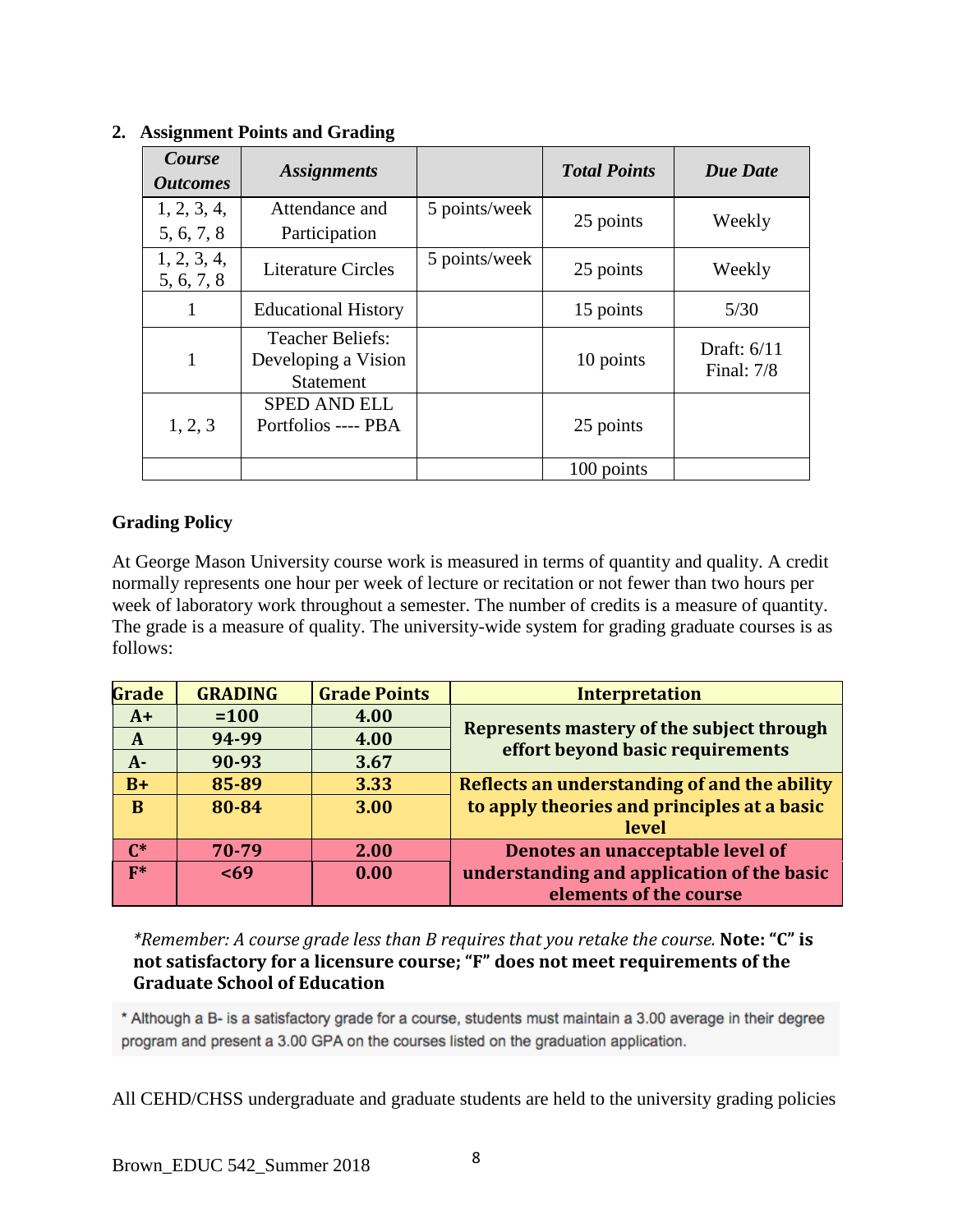as described in the Academic Policies section of the current catalog, which can be accessed at [http://catalog.gmu.edu.](http://catalog.gmu.edu/)

### **3. Other Assignment Expectations**

- All written assignments **MUST** be **double-spaced, 1" margins and black, 12-point font**  (Times New Roman, Calibri or Arial). **APA format is required.** If you do not have the APA Manual  $6<sup>th</sup>$  edition, the OWL at Purdue is an excellent resource: [https://owl.english.purdue.edu/owl/resource/560/01/.](https://owl.english.purdue.edu/owl/resource/560/01/)
- All assignments are expected at the beginning of the assigned class. Unless prior arrangements have been made with me (*at least 48 hours in advance*), **late submissions will not be accepted** and will **result in a grade of 0** for that assignment.

**\*Please Note:** The GMU Writing Center offers online support via email. They will provide feedback on your writing within one hour. Graduate and professional writing can be difficult; I encourage you to take advantage of this service. [http://writingcenter.gmu.edu/?page\\_id=177](http://writingcenter.gmu.edu/?page_id=177)

• It is expected that all class assignments will be submitted on time to the correct location; therefore, **late assignments will not receive full credit**. Assignments turned in late will receive an automatic deduction of one letter grade making the highest possible score equivalent to 80% (B-). All assignments must be submitted to BLACKBOARD on the due date stated within the course calendar (see below) and should be submitted at the beginning of class. All assignments must be saved with your Last Name and Assignment Title (e.g., **Brown\_TeachingBeliefStatement**).

**\*Please Note:** *I reserve the right to add, alter, or omit any assignment as necessary during the course of the semester.*

### **4. TK20/Performance-Based Assessment(s) Submission Requirement**

Every student registered for any Elementary Education course with a required TK20 performance-based assessment(s) (designated as such in the syllabus). Each student must submit this/these assessment(s) to Tk20 through *'Assessments'* in Blackboard. Failure to submit the assessment(s) to Tk20 (through Blackboard) will result in the course instructor reporting the course grade as Incomplete (IN). Unless this grade is changed upon completion of the required Tk20 submission, the IN will convert to an F nine weeks into the following semester.

#### **GMU Policies and Resources for Students**

#### *Policies*

• Students must adhere to the guidelines of the Mason Honor Code (see [http://oai.gmu.edu/the-mason-honor-code/\)](http://oai.gmu.edu/the-mason-honor-code/).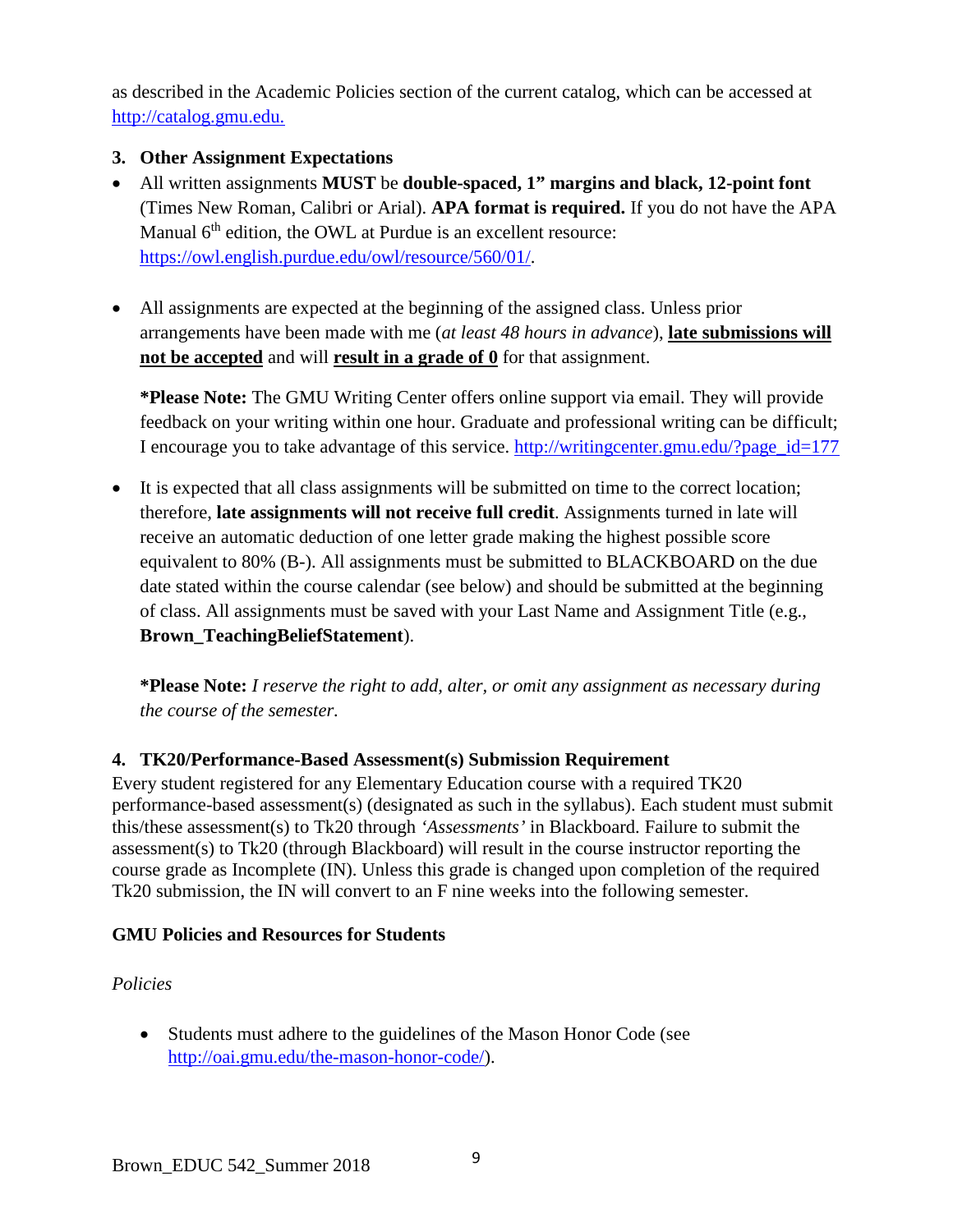- Students must follow the university policy for Responsible Use of Computing (see [http://universitypolicy.gmu.edu/policies/responsible-use-of-computing/\)](http://universitypolicy.gmu.edu/policies/responsible-use-of-computing/).
- Students are responsible for the content of university communications sent to their Mason email account and are required to activate their account and check it regularly. All communication from the university, college, school, and program will be sent to students **solely** through their Mason email account.
- Students with disabilities who seek accommodations in a course must be registered with George Mason University Disability Services. Approved accommodations will begin at the time the written letter from Disability Services is received by the instructor (see [http://ods.gmu.edu/\)](http://ods.gmu.edu/).
- Students must follow the university policy stating that all sound emitting devices shall be silenced during class unless otherwise authorized by the instructor.

### *Campus Resources*

- Support for submission of assignments to Tk20 should be directed to  $tk20$ help@gmu.edu or [https://cehd.gmu.edu/aero/tk20.](https://cehd.gmu.edu/aero/tk20) Questions or concerns regarding use of Blackboard should be directed to [http://coursessupport.gmu.edu/.](http://coursessupport.gmu.edu/)
- The Writing Center provides a variety of resources and services (e.g., tutoring, workshops, writing guides, handbooks) intended to support students as they work to construct and share knowledge through writing (see [http://writingcenter.gmu.edu/\)](http://writingcenter.gmu.edu/).
- The Counseling and Psychological Services (CAPS) staff consists of professional counseling and clinical psychologists, social workers, and counselors who offer a wide range of services (e.g., individual and group counseling, workshops and outreach programs) to enhance students' personal experience and academic performance (see [http://caps.gmu.edu/\)](http://caps.gmu.edu/).
- The Student Support & Advocacy Center staff helps students develop and maintain healthy lifestyles through confidential one-on-one support as well as through interactive programs and resources. Some of the topics they address are healthy relationships, stress management, nutrition, sexual assault, drug and alcohol use, and sexual health (see [http://ssac.gmu.edu/\)](http://ssac.gmu.edu/). Students in need of these services may contact the office by phone at 703-993-3686. Concerned students, faculty and staff may also make a referral to express concern for the safety or well-being of a Mason student or the community by going to [http://ssac.gmu.edu/make-a-referral/.](http://ssac.gmu.edu/make-a-referral/)

#### **For additional information on the College of Education and Human Development, Graduate School of Education, please visit our website** [See **<http://gse.gmu.edu/>**]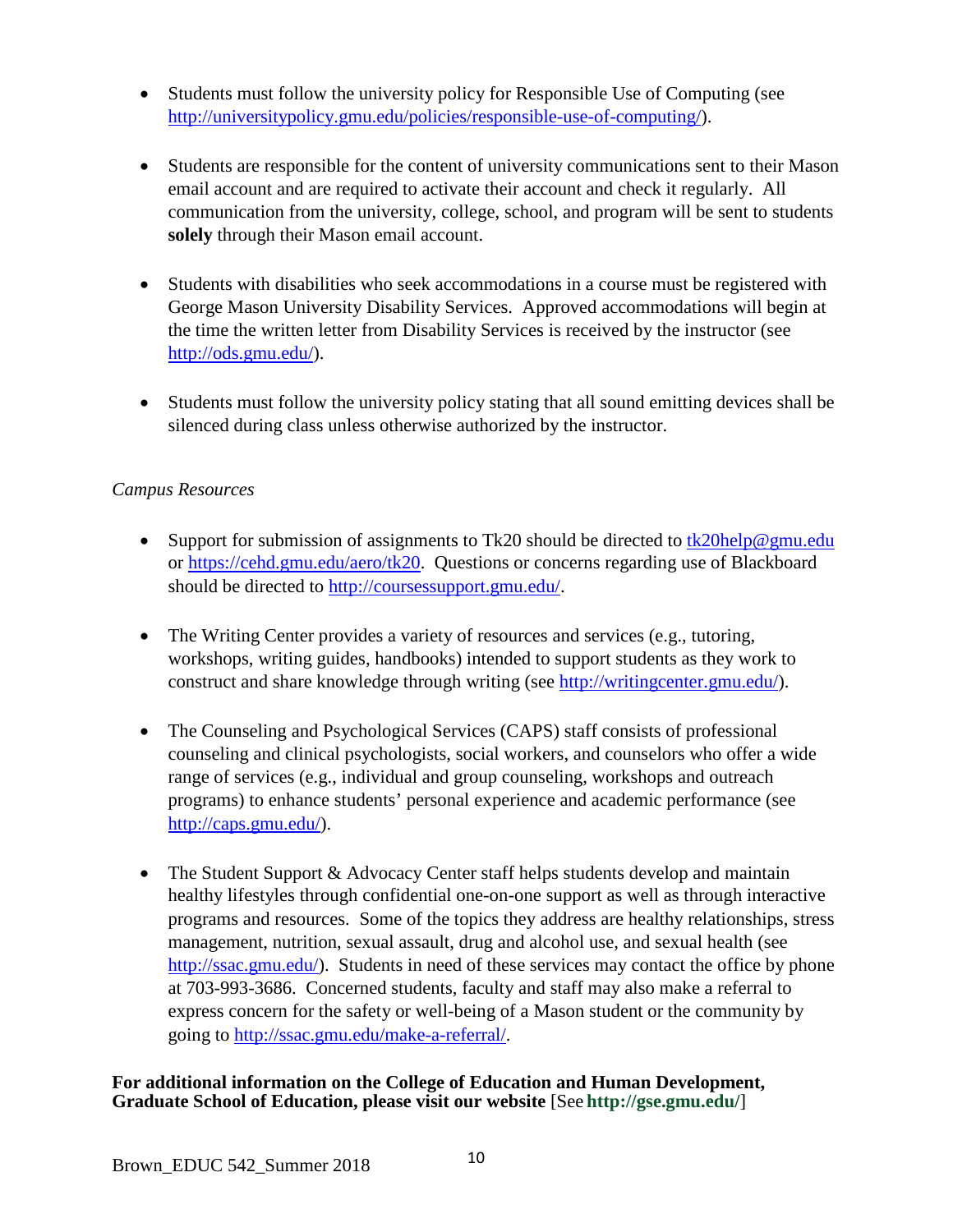### **EMERGENCY PROCEDURES**

You are encouraged to sign up for emergency alerts by visiting the website [https://alert.gmu.edu.](https://alert.gmu.edu/) There are emergency posters in each classroom explaining what to do in the event of crises. Further information about emergency procedures exists on <http://gmu.edu/service/cert>

#### CORE VALUES COMMITMENT

The College of Education and Human Development is committed to collaboration, ethical leadership, innovation, research-based practice, and social justice. Students are expected to adhere to these principles: [http://cehd.gmu.edu/values/.](http://cehd.gmu.edu/values/)



For additional information on the College of Education and Human Development, Graduate School of Education, please visit our website [See [http://gse.gmu.edu/\]](http://gse.gmu.edu/).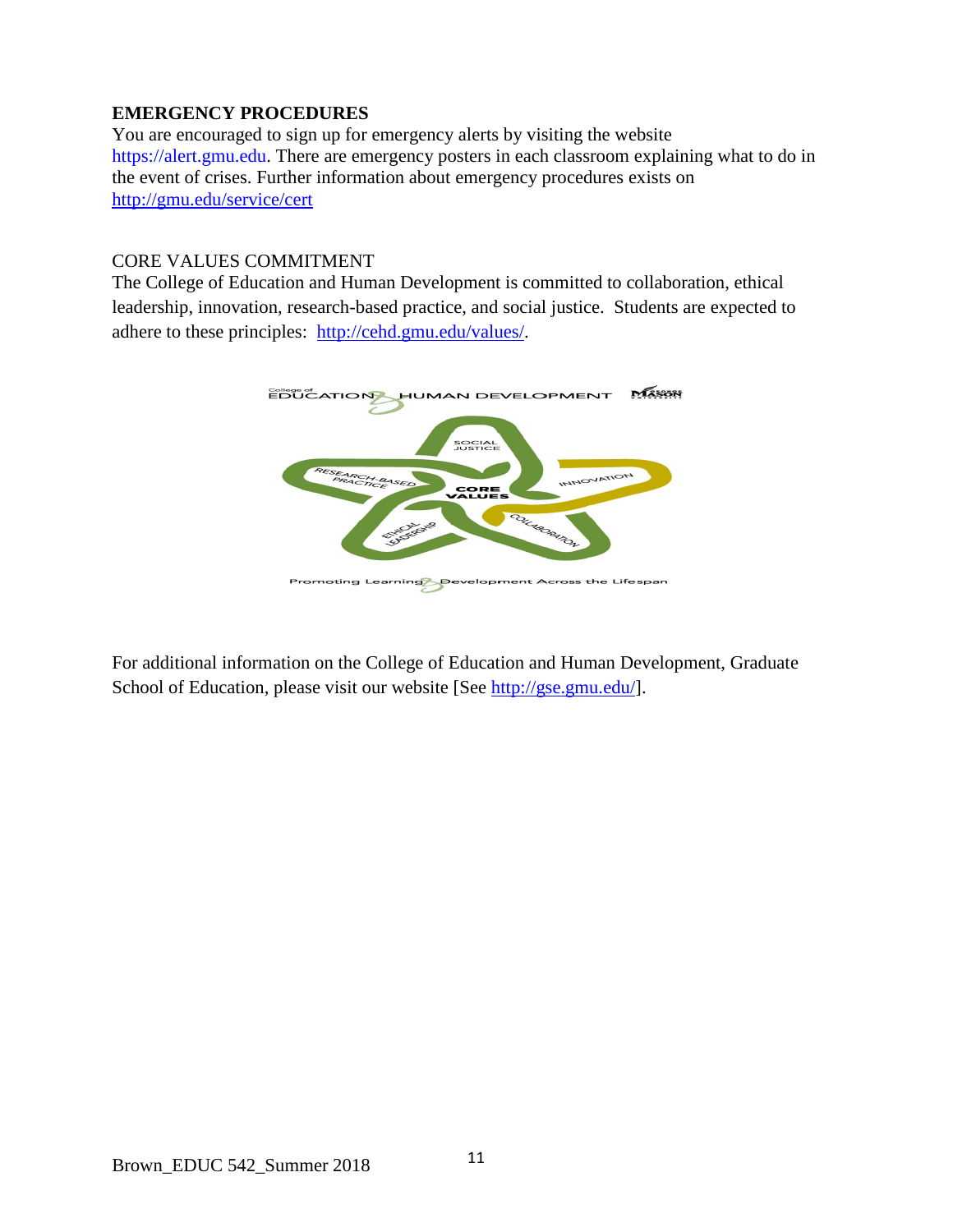

College of Education and Human Development Accreditation and Program Improvement 4400 University Dr MS 6C13, Fairfax, VA 22030 Phone: (703) 993-5290 Fax: (703) 993-5701

#### IMPORTANT INFORMATION FOR LICENSURE COMPLETION

Memo:

**To:** all CEHD students seeking student teaching internships in spring 2018 and forward **From:** Jeff Davis, Director of Educator Preparation, CEHD **Re:** Internship application requirements **Date:** May 1, 2017

Students – please note the following requirements for Spring 2018 internship applications.

No extensions to the application deadlines will be given for missing/incorrect/failing test scores, missing endorsements, or missing/incorrect CPR/AED/First Aid certifications.

Student Clinical Practice: Internship Application Requirements

#### **TESTING**

Since 2015, internship applications must include **all** official and passing test scores must be submitted and in the Mason system (i.e. Banner/PatriotWeb) by the internship application deadline. Allow a **minimum** of six weeks for official test scores to arrive at Mason. Testing too close to the application deadline means scores will not arrive in time and the internship application will not be accepted.

For Spring 2018 internships, this means that the latest you could test in time for scores to be reported to Mason by September  $15<sup>th</sup>$  is August  $1<sup>st</sup>$ .

Required tests:

• Praxis Core Academic Skills for Educators Tests (or qualifying substitute)

• VCLA

- RVE (specific programs only...see link below)
- ACTFL (Foreign Language only…unofficial scores are acceptable *for this test only*)
	- Praxis II (content knowledge exam in your specific endorsement area)

For details, please check<http://cehd.gmu.edu/teacher/test/>

#### **ENDORSEMENTS**

Please note that ALL endorsement coursework must be completed, with all transcripts submitted and approved by the CEHD Endorsement Office, prior to the internship application deadline. Since the internship application must be submitted in the semester prior to the actual internship, please make an appointment to meet with the Endorsement Specialist and plan the completion of your Endorsements accordingly.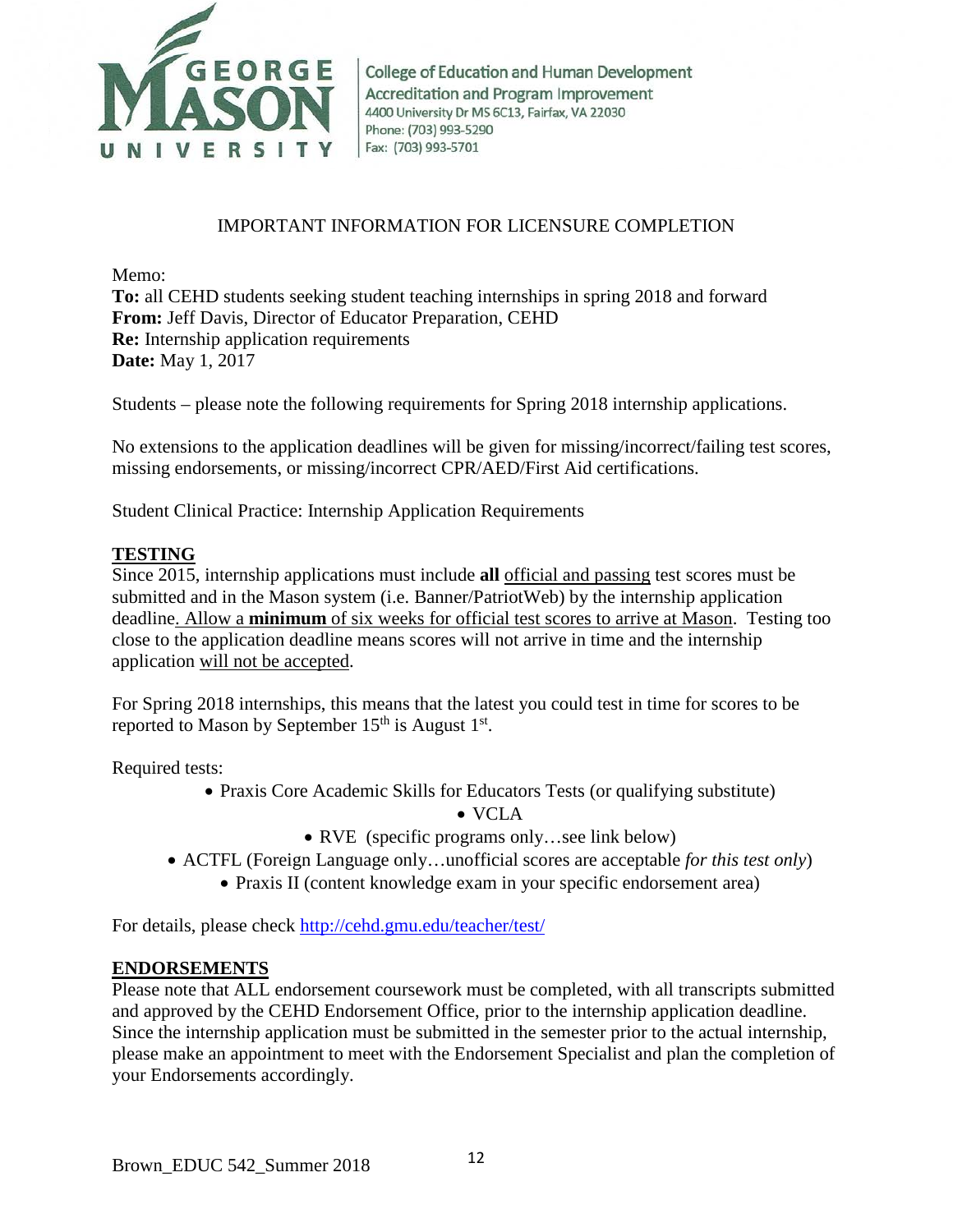### **CPR/AED/First Aid – NEW hands-on training required for licensure!**

Due to a recent change in Virginia law, effective July 1, 2017, all new license applications and license renewals must include verification that "hands-on" First Aid/CPR/AED training was completed. This means that applications for spring 2018 internships must also include verification of completing "hands-on" training. After June 30, 2017, the online training will no longer be accepted.

Emergency First Aid, CPR, and Use of AED Certification or Training requirement must be submitted and in the Mason system (i.e. Banner/PatriotWeb) by the application deadline. Students must submit one of the "acceptable evidence" documents listed at <http://cehd.gmu.edu/teacher/emergency-first-aid> to the CEHD Educator Preparation Office. In order to have the requirement reflected as met in the Mason system, documents can be scanned/e-mailed to [internsh@gmu.edu](mailto:internsh@gmu.edu) or dropped-off in Thompson Hall, Suite 1700.

#### DYSLEXIA AWARENESS TRAINING – NEW requirement for licensure!

Effective July 1, 2017, every person seeking initial licensure or renewal of a license shall complete awareness training, provided by VDOE, on the indicators of dyslexia, as that term is defined by the board and regulations, and the evidence-based interventions and accommodations for dyslexia. The training module is located at

[http://www.doe.virginia.gov/teaching/licensure/dyslexia-module/story.html.](http://www.doe.virginia.gov/teaching/licensure/dyslexia-module/story.html)

Similar to the Child Abuse Prevention Module, students will need to save and print out the completion certificate at the end of the module.

### **BACKGROUND CHECKS/FINGERPRINTING**

All local school systems require students to complete a criminal background check through their human resources office (not through George Mason University) **prior to beginning the internship**. Detailed instructions on the process will be sent to the student from either the school system or Mason.

When applying for their background check/fingerprinting, students are **strongly advised** to disclose any/all legal incidents that may appear on their records. School divisions can and will withhold internship placement if discrepancies are found between a student's disclosure and their official judicial record. Students must assume the risk that classes may be deferred and their program progress delayed or altered due to the individual severity of notations on such a check and review by individual agencies.

#### **PLEASE NOTE:**

Your G# must be clearly noted (visible and legible) on the face of any & all documents that you submit.

### **APPLICATION**

The internship application can be downloaded at [http://cehd.gmu.edu/teacher/internships-field](http://cehd.gmu.edu/teacher/internships-field-experience)[experience](http://cehd.gmu.edu/teacher/internships-field-experience)

> DEADLINES Spring 2018 internship application deadline: \* Traditional Internship: *September 15, 2017* \* On-the Job Internship: *November 1, 2015*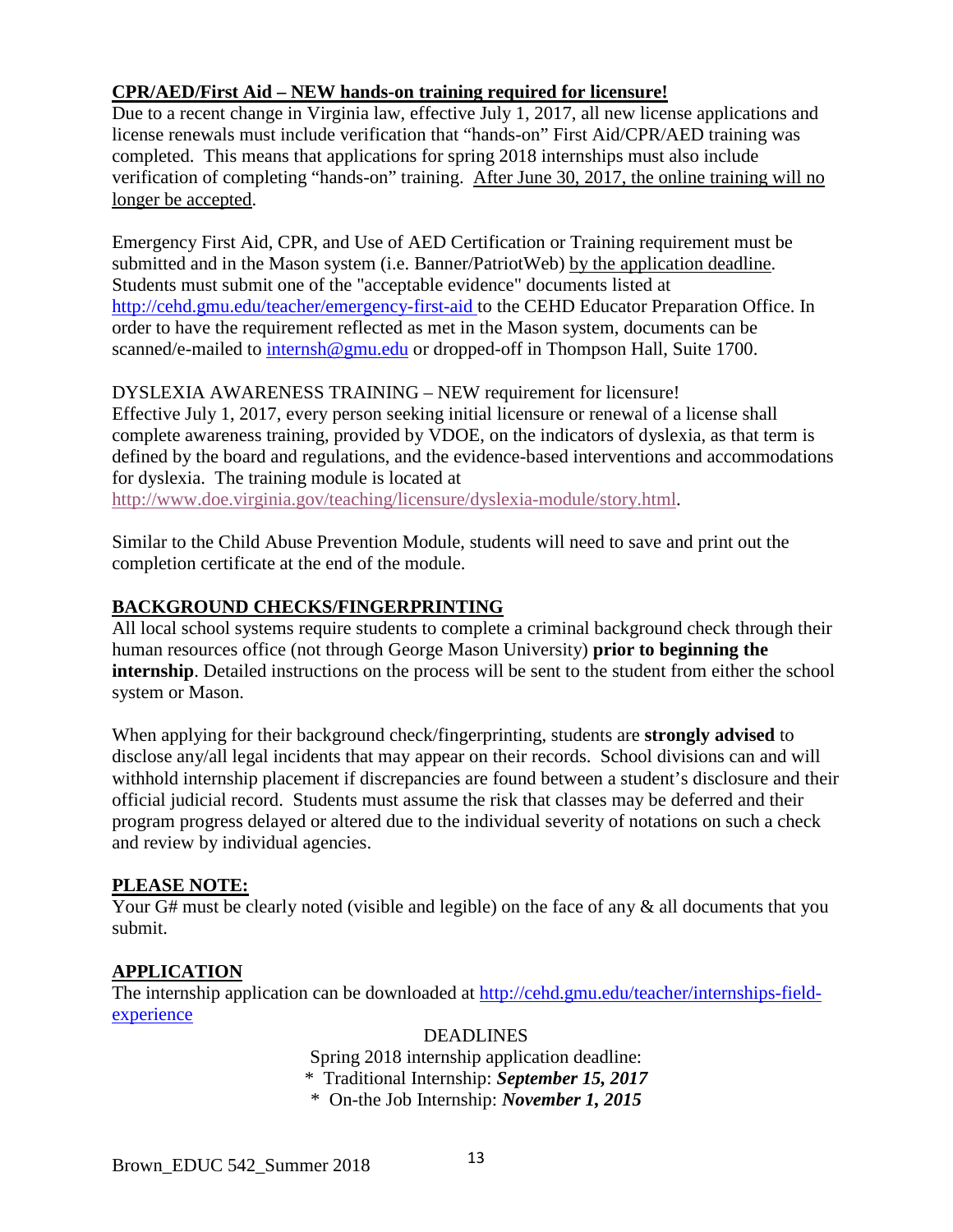If you have any questions about the above requirements, **don't wait** - please contact your advisor or the Clinical Practice Specialist at [internsh@gmu.edu](mailto:internsh@gmu.edu) Please be sure to include your G# and program/content area information in your email.

This communication to you, including all requirements and deadlines, will be referenced upon receipt of any request for application deadline extension.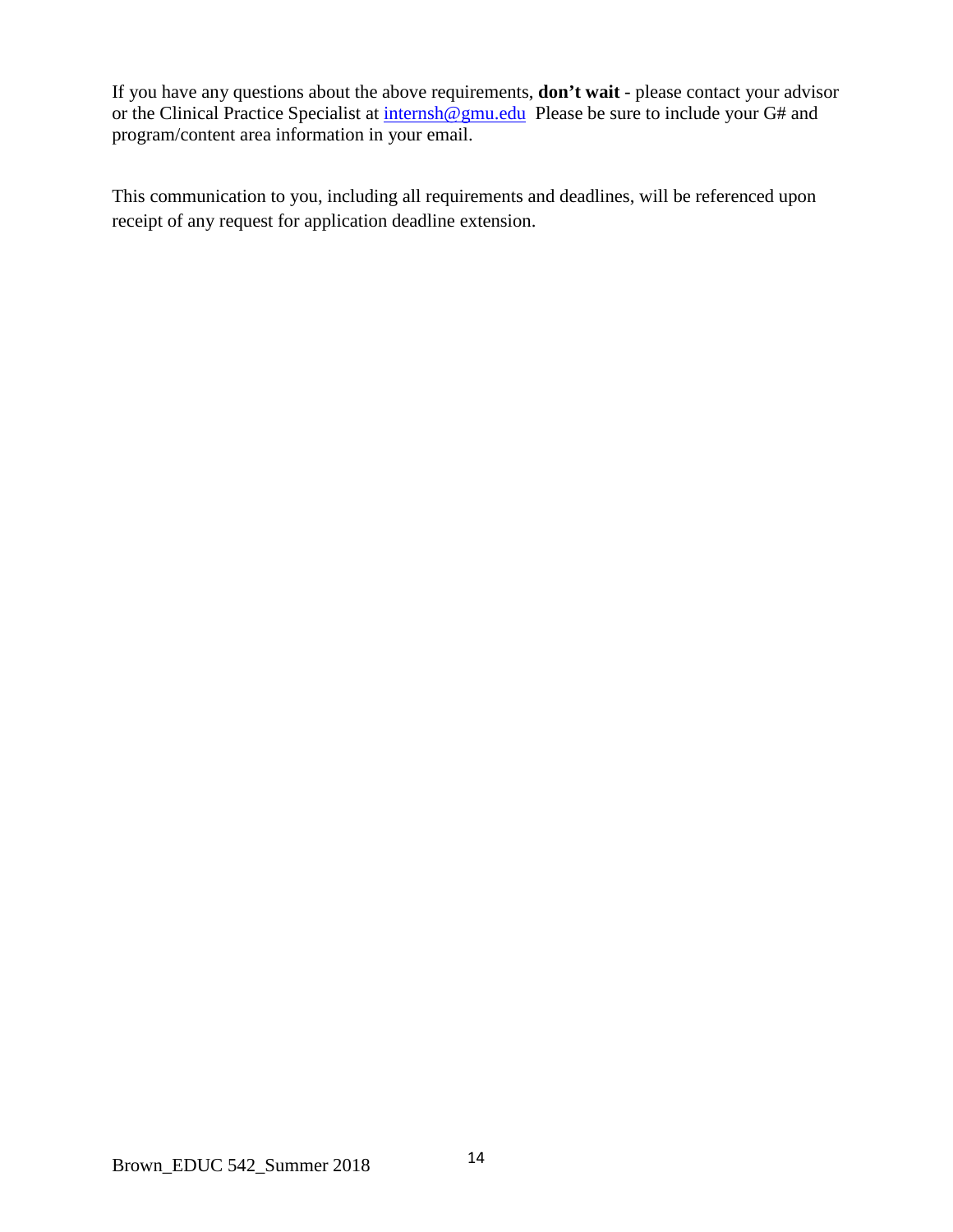## **TENTATIVE CLASS SCHEDULE:**

# *Note: Calendar is tentative and may be modified in line with course needs.*

| <b>WEEK ONE</b>                |                                                                                                       |                                                                                                                                                                                     |                                                                          |
|--------------------------------|-------------------------------------------------------------------------------------------------------|-------------------------------------------------------------------------------------------------------------------------------------------------------------------------------------|--------------------------------------------------------------------------|
| <b>Date</b>                    | <b>Guiding Questions/Topics</b>                                                                       | <b>Readings Due</b>                                                                                                                                                                 | <b>Assignments Due</b>                                                   |
| May 14                         | <b>Introducing Groveton Elementary</b><br>School!<br>Where is the school located?                     | <b>Readings Uploaded to Blackboard</b><br>Making Rounds Work (and emailed to<br>students)                                                                                           | Read syllabus and assigned readings<br>Complete student information form |
|                                | Who are the leaders?<br>Where does GES stand regarding<br>community demographics?                     | Willing to Be Disturbed (and emailed to<br>students)                                                                                                                                |                                                                          |
|                                | What does foundations of education<br>mean?                                                           | Canestrari & Marlowe, Part 1                                                                                                                                                        |                                                                          |
|                                | Who are we as individuals?<br>Who are we as future teachers?                                          | Slavin, Chapter 1                                                                                                                                                                   |                                                                          |
|                                | How do we organize to best<br>$\bullet$<br>serve our students and our<br>profession?                  | Slavin, Chapter 4<br>Toward A Conception of Culturally<br><b>Responsive Classroom</b>                                                                                               |                                                                          |
|                                | How does educational psychology<br>pertain to my work as elementary<br>teachers?                      |                                                                                                                                                                                     |                                                                          |
|                                | Why is the ecological model of<br>development relevant for schools,<br>teaching and student learning? |                                                                                                                                                                                     |                                                                          |
|                                | What is culture? How may our personal<br>biases of culture influence our teaching?                    |                                                                                                                                                                                     |                                                                          |
| Online<br>May $14 -$ May<br>20 | Who are our home-school partners?<br>What does it mean to engage families?                            | <b>Readings Uploaded to Blackboard</b><br>But That's Just Good Teaching! The Case<br>for Culturally Relevant Pedagogy<br>(attached to this email and also will be<br>on Blackboard) | Honor Code Online Module<br><b>APA Online Module</b>                     |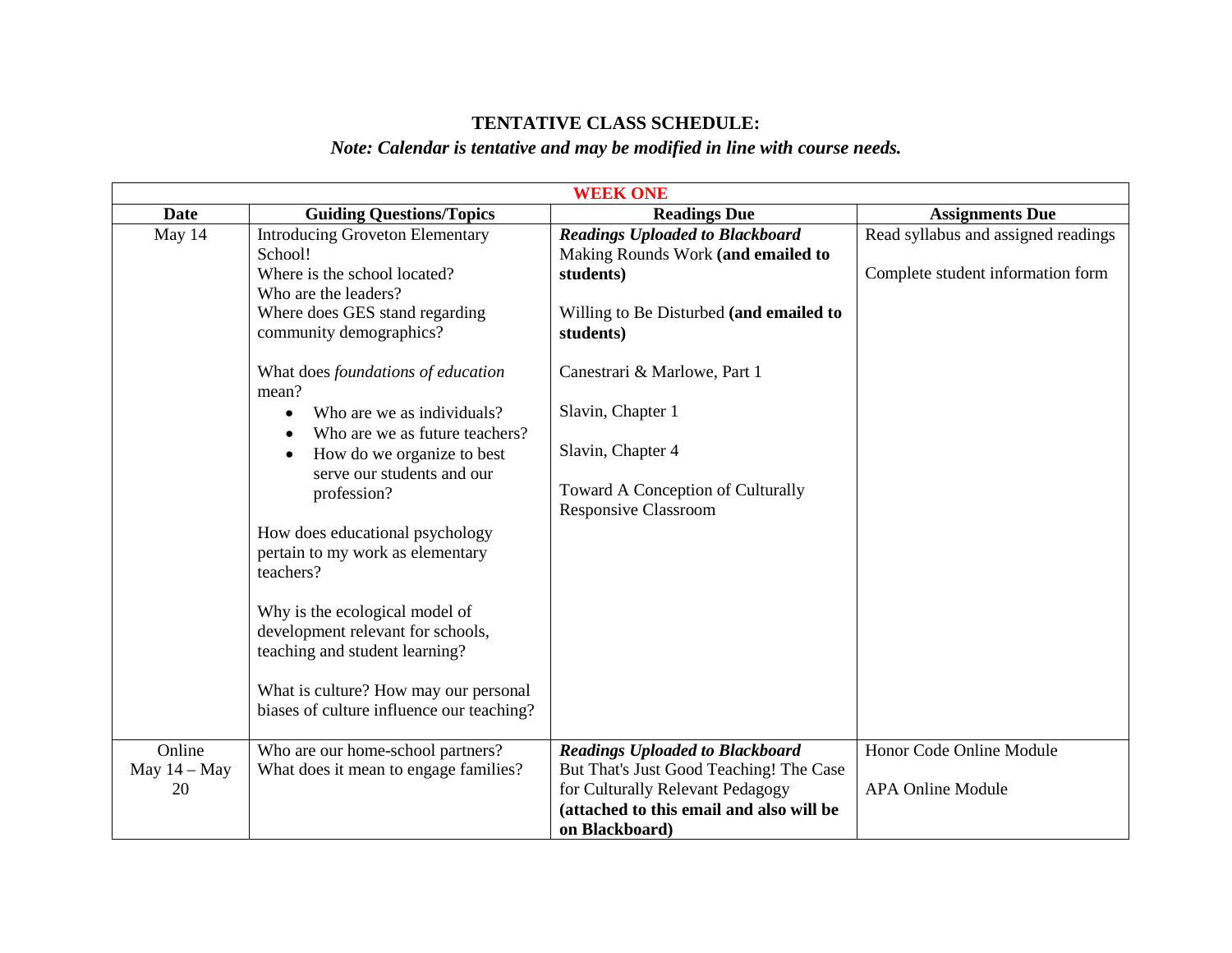|                                |                                                                                                                                                         | Halgunseth, Peterson, Stark, & Moodie<br>(2009)- Family engagement, diverse<br>families, and ECE - JIGSAW activity<br>across literature circles<br>Family Engagement and the Responsive<br>Educator - (attached to this email and<br>also will be on Blackboard)<br>Teacher as Family Communication<br>Facilitator - (attached to this email and<br>also will be on Blackboard)<br>Lewis & Diamond, Chapter 1 | Work on Community Mapping<br>Presentation |
|--------------------------------|---------------------------------------------------------------------------------------------------------------------------------------------------------|---------------------------------------------------------------------------------------------------------------------------------------------------------------------------------------------------------------------------------------------------------------------------------------------------------------------------------------------------------------------------------------------------------------|-------------------------------------------|
| By May 20<br>@ 4pm             |                                                                                                                                                         |                                                                                                                                                                                                                                                                                                                                                                                                               | Literature circle discussion post         |
|                                |                                                                                                                                                         | <b>WEEK TWO</b>                                                                                                                                                                                                                                                                                                                                                                                               |                                           |
| <b>Date</b>                    | <b>Guiding Questions/Topics</b>                                                                                                                         | <b>Readings Due</b>                                                                                                                                                                                                                                                                                                                                                                                           | <b>Assignments Due</b>                    |
| May 21                         | What are the purposes of school?<br>*Historical/political<br>*Social<br>*Economic<br>How does the brain influence physical<br>development and learning? | Lewis & Diamond, Chapter 2<br>Canestrari & Marlowe, Part 2<br>Slavin, Chapter 6                                                                                                                                                                                                                                                                                                                               |                                           |
|                                |                                                                                                                                                         |                                                                                                                                                                                                                                                                                                                                                                                                               |                                           |
| Online<br>May $21 -$ May<br>27 | For whom does school 'work'? Not<br>work?                                                                                                               | Lewis & Diamond, Chapter 3                                                                                                                                                                                                                                                                                                                                                                                    | Work on Community Mapping<br>Activity     |
|                                |                                                                                                                                                         |                                                                                                                                                                                                                                                                                                                                                                                                               | Work on Physical Activity Report          |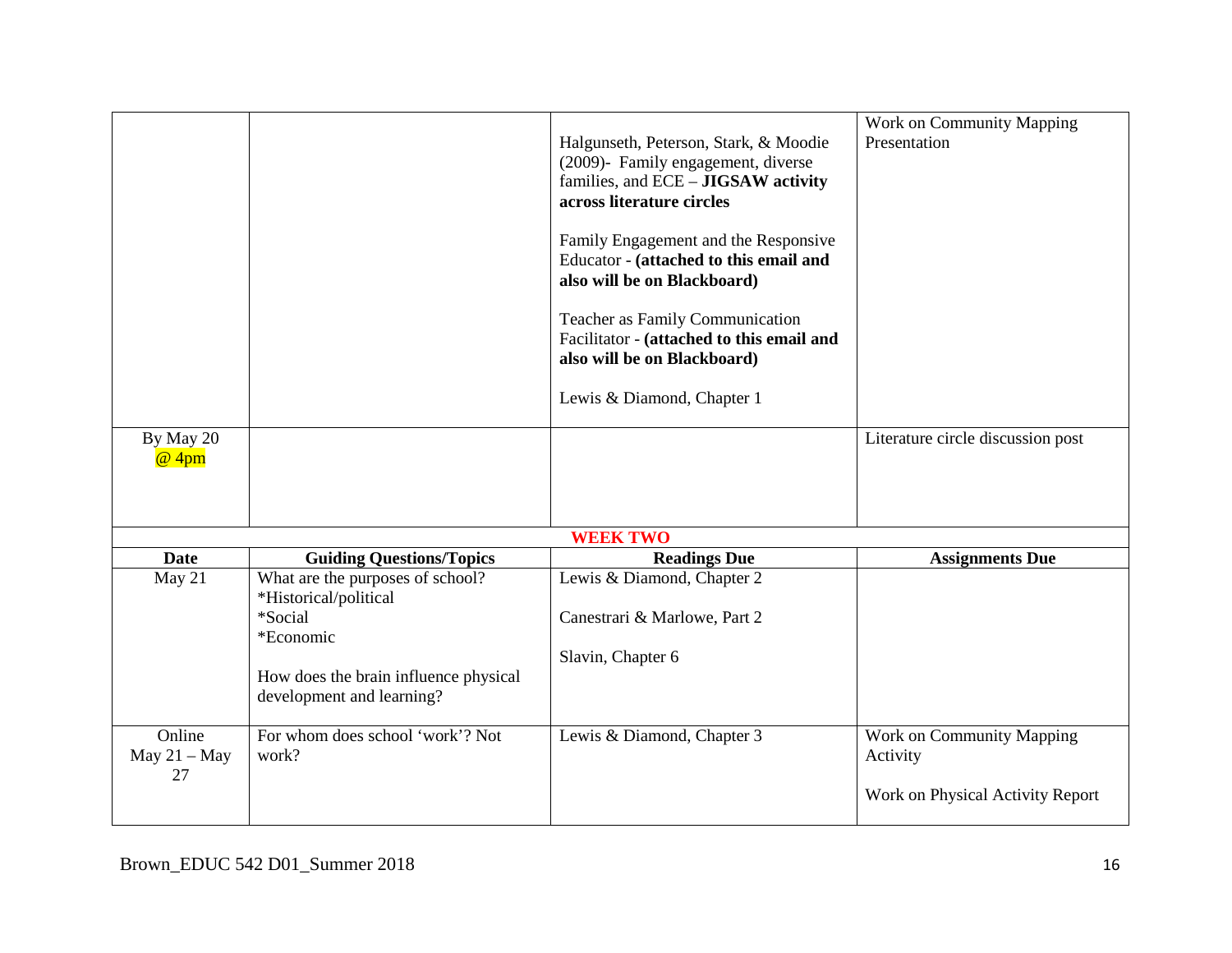| By May 27<br>@ 4pm                                        |                                                                                                                                                                                                                       |                                                                            | Literature circle discussion post                                                                                                                                                                                                                               |
|-----------------------------------------------------------|-----------------------------------------------------------------------------------------------------------------------------------------------------------------------------------------------------------------------|----------------------------------------------------------------------------|-----------------------------------------------------------------------------------------------------------------------------------------------------------------------------------------------------------------------------------------------------------------|
|                                                           |                                                                                                                                                                                                                       |                                                                            |                                                                                                                                                                                                                                                                 |
|                                                           |                                                                                                                                                                                                                       | <b>WEEK THREE</b>                                                          |                                                                                                                                                                                                                                                                 |
| <b>Date</b>                                               | <b>Guiding Questions/Topics</b>                                                                                                                                                                                       | <b>Readings Due</b>                                                        | <b>Assignments Due</b>                                                                                                                                                                                                                                          |
| <b>MAY 30</b><br>(WEDNESDAY)                              | What theories of cognitive development<br>influence how we teach elementary<br>students?                                                                                                                              | Slavin Chapter 2<br>Canestrari & Marlowe, Part 3                           | <b>Educational History Paper due</b>                                                                                                                                                                                                                            |
|                                                           | Who are our students and how are they<br>different from/alike each other, us, and<br>peers from decades past?<br>*Considering Race, Gender, and Special<br><b>Needs</b><br>*Global migration<br>*Poverty              | Lewis & Diamond, Chapter 4                                                 |                                                                                                                                                                                                                                                                 |
| Online<br>May 28-June 3<br><b>(START</b><br><b>EARLY)</b> | What are the major federal, state, and<br>local policies impacting schools today?<br>What do teachers need to know about<br>school mental health to ensure optimal<br>development and learning for their<br>students? | Canestrari & Marlowe, Part 4<br><b>Online School Mental Health Modules</b> | Print online school mental health<br>modules certificates and bring to<br>next class.<br>Work on Community Mapping<br>Activity<br>Work on Physical Activity Report<br>Work on Teaching Belief Statement<br>Draft<br>Review SPED and ELL Portfolio<br>Assignment |
| By June 3<br>@ 4pm                                        |                                                                                                                                                                                                                       |                                                                            | Literature circle discussion post                                                                                                                                                                                                                               |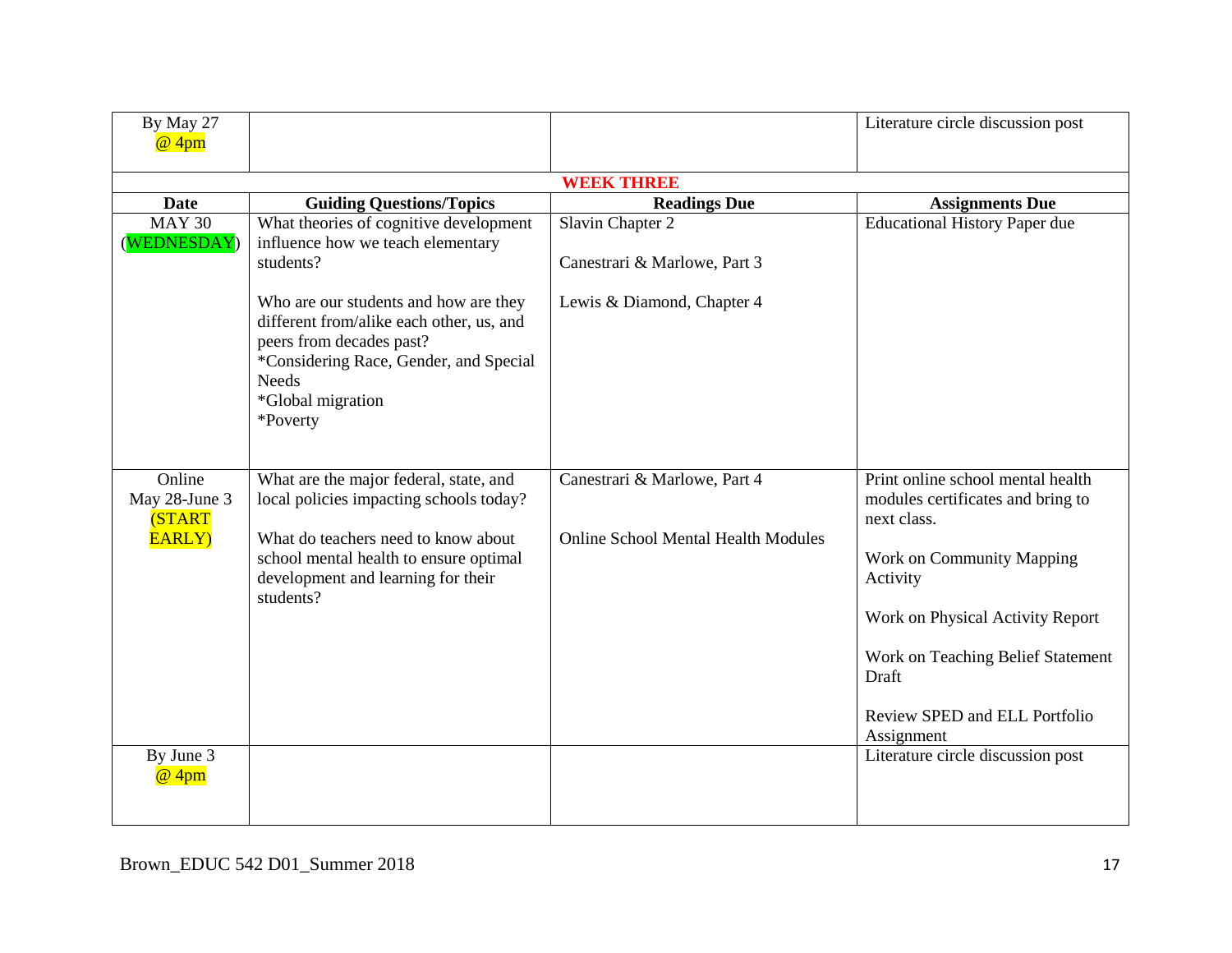| <b>WEEK FOUR</b>               |                                                                                                                                                                                                                                                                                                                                                                                                  |                                                                                                                                                                                                                                                                                                                                                                                                |                                                                                                                       |  |
|--------------------------------|--------------------------------------------------------------------------------------------------------------------------------------------------------------------------------------------------------------------------------------------------------------------------------------------------------------------------------------------------------------------------------------------------|------------------------------------------------------------------------------------------------------------------------------------------------------------------------------------------------------------------------------------------------------------------------------------------------------------------------------------------------------------------------------------------------|-----------------------------------------------------------------------------------------------------------------------|--|
| <b>Date</b>                    | <b>Guiding Questions/Topics</b>                                                                                                                                                                                                                                                                                                                                                                  | <b>Readings Due</b>                                                                                                                                                                                                                                                                                                                                                                            | <b>Assignments Due</b>                                                                                                |  |
| June 4                         | How does social, emotional and moral<br>concepts (or affective development)<br>influence children's engagement and<br>learning in the classroom?                                                                                                                                                                                                                                                 | Slavin Chapter 3 (p. 52-77)<br>Debunking the Myths of English<br>Language Learners                                                                                                                                                                                                                                                                                                             | <b>Community Mapping Activity</b><br>Presentations<br>Bring ideas for completing SPED<br>and ELL Portfolio Assignment |  |
|                                | How should students be taught? What is<br>bilingual education?                                                                                                                                                                                                                                                                                                                                   | Canestrari & Marlowe, Part 7<br>Bb Philosophies readings (one will be<br>assigned - Readings Uploaded to<br><b>Blackboard</b> ):<br>Plato (idealism)<br>Neill (existentialism)<br>Noddings (care)<br>$\bullet$<br>Adler (perennialism)<br>Montessori (constructivism)<br>$\bullet$<br>Skinner (behaviorism)<br>٠<br>Dewey (pragmatism)<br>$\bullet$<br>Freire (critical pedagogy)<br>$\bullet$ |                                                                                                                       |  |
| Online<br>June $4 -$ June $10$ | With your knowledge of development<br>and how domains of development<br>influence learning, how will you engage<br>and educate learners with<br>exceptionalities?<br>In what ways can you support the<br>developmental and cultural influences of<br>student learning within your classroom<br>environment?<br>What are the multicultural perspectives<br>associated with how we teach children? | Slavin Chapter 11 & 12<br>Lewis & Diamond, Chapter 4                                                                                                                                                                                                                                                                                                                                           | Work on Physical Activity Report<br>Work on Teaching Belief Statement<br>Draft<br>Conferences (optional)              |  |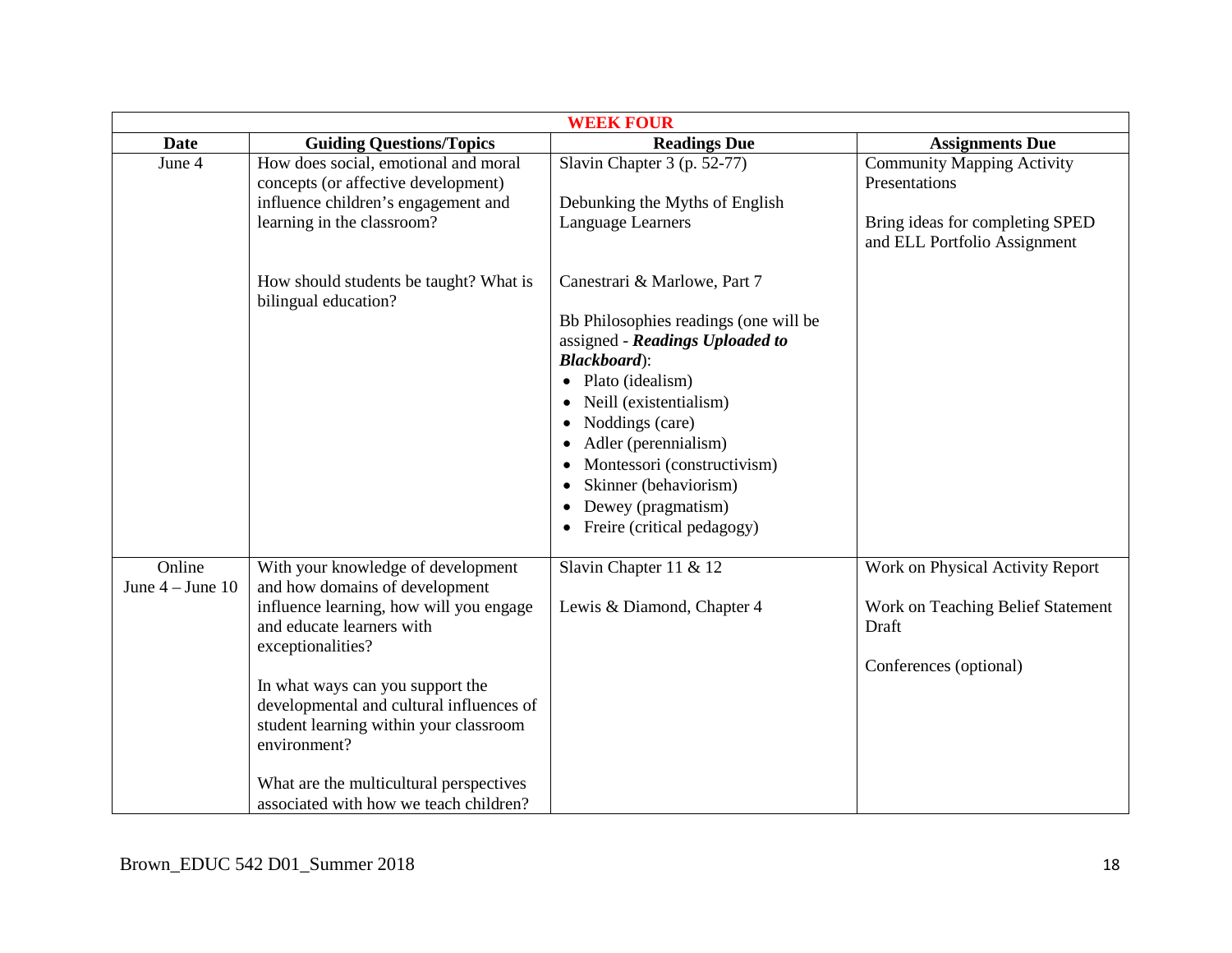| By June 10<br>@ 4pm              |                                                                       |                                                                                                        | Literature circle discussion post                                             |
|----------------------------------|-----------------------------------------------------------------------|--------------------------------------------------------------------------------------------------------|-------------------------------------------------------------------------------|
|                                  |                                                                       | <b>WEEK FIVE</b>                                                                                       |                                                                               |
| <b>Date</b>                      | <b>Guiding Questions/Topics</b>                                       | <b>Readings Due</b>                                                                                    | <b>Assignments Due</b>                                                        |
| June 11                          | What is the best evidence of student<br>learning? Of teacher success? | Canestrari & Marlowe, Part 5                                                                           | <b>Teacher Beliefs: Draft</b>                                                 |
|                                  | What are the most pressing issues with                                | Slavin Chapter 10                                                                                      | SPED and ELL Portfolio<br>Assignment – Portfolio 2 & 4                        |
|                                  | which we must be concerned as future<br>teachers?                     | Lewis & Diamond, Chapter 5                                                                             | activities chosen and in execution                                            |
|                                  | How will you motivate your students?                                  | VDOE (2015): Uniform performance<br>standards and evaluation criteria for<br>teachers (p. 1-13; 39-44) |                                                                               |
| Online                           | Who are our future teachers? How do we                                | Canestrari & Marlowe, Part 6                                                                           | <b>Observation Repot Rough Draft</b>                                          |
| June $11 -$ June<br>17           | organize?                                                             |                                                                                                        | Conferences (optional)                                                        |
| By June 17<br>(SUNDAY)           |                                                                       |                                                                                                        | Literature circle discussion post                                             |
| @ 11:59pm                        |                                                                       |                                                                                                        | <b>Physical Activity Report</b>                                               |
|                                  |                                                                       | <b>WEEKS SIX - TEN</b>                                                                                 |                                                                               |
| June $18 -$ June<br>22           |                                                                       |                                                                                                        | Conferences (optional)                                                        |
| June 24<br>(SUNDAY)<br>@ 11:59pm |                                                                       |                                                                                                        | Special Education (SPED) -OR-<br>English Language Learner (ELL)<br>Portfolios |
| July 1<br>(SUNDAY)<br>@ 11:59pm  |                                                                       |                                                                                                        | <b>Observation Report</b>                                                     |